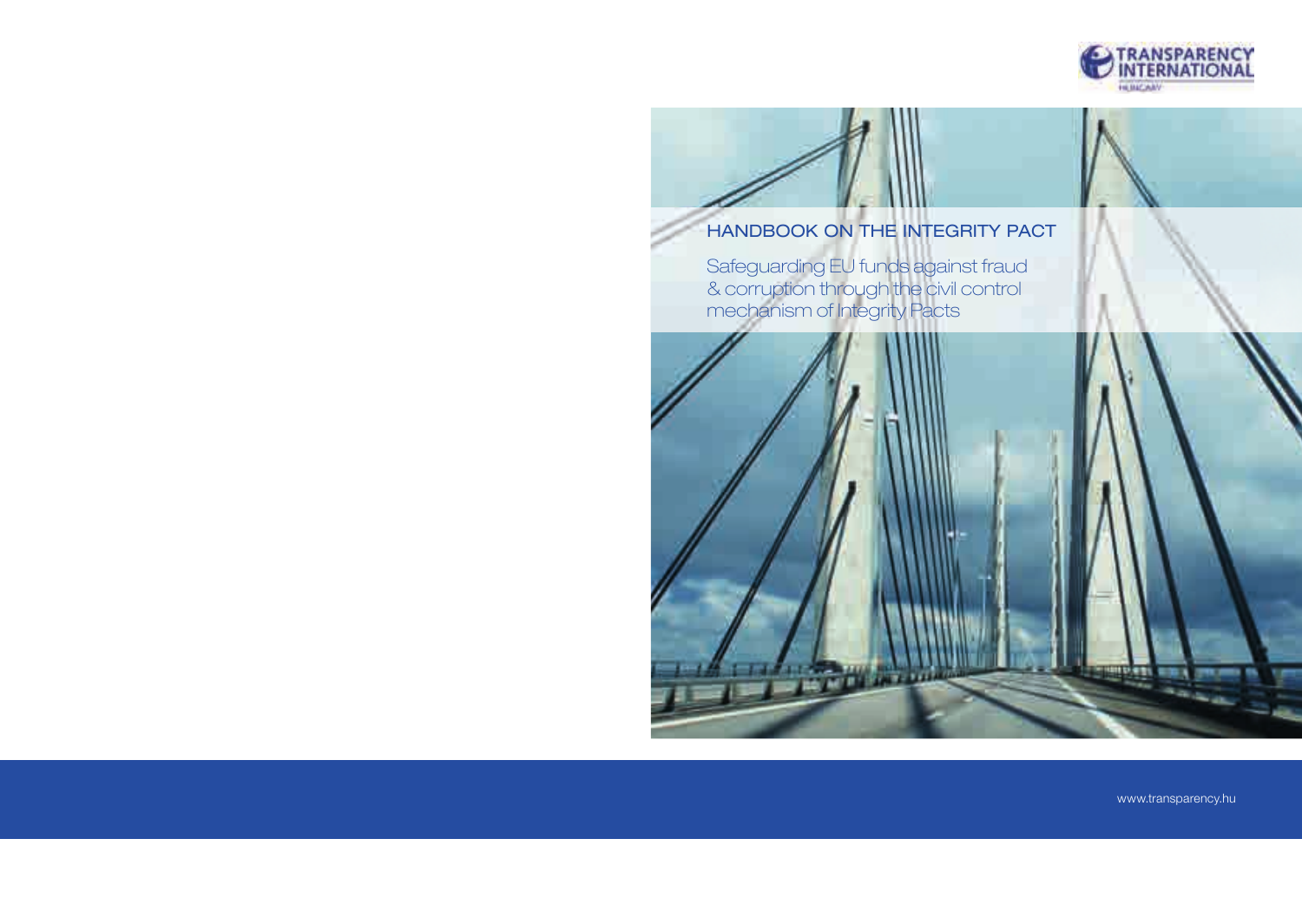# FOREWORD

This handbook seeks to provide a hands-on guidance to those contracting authorities and bidders who are willing to act for a more transparent public procurement market, by pursuing an integrity pact. Moreover, it is aimed at providing additional information to all those who wish to know more about this anticorruption tool.

Currently, the European Union's institutions are also examining the possibilities of a broader use of integrity pacts as tools for safeguarding the EU funds. The European Union's Anti-fraud Office supported the implementation of a two-day conference, which took place in Budapest, in February 2014. The conference united participants from several countries who have already experience with the implementation of integrity pacts, and gave them the chance to exchange know-how and best practices. The main goal of the conference was to provide EU and national institutions, as well as the civil sector a deeper understanding of the IP as a tool for promoting integrity.



The present handbook, building on the know-how gathered at the conference, aims to present the use of integrity pacts in a practical way. In each of the specific issues raised, the hands-on expertise generated in Hungary, Latvia, Italy and Bulgaria is presented, so as to help coping with potential difficulties. Ultimately, our aim is to rely on good practices to promote the integrity pact, as a tool for safeguarding public funds, with special attention to EU funds, and thus foster a transparent spending of public money and a greater accountability of relevant institutions.

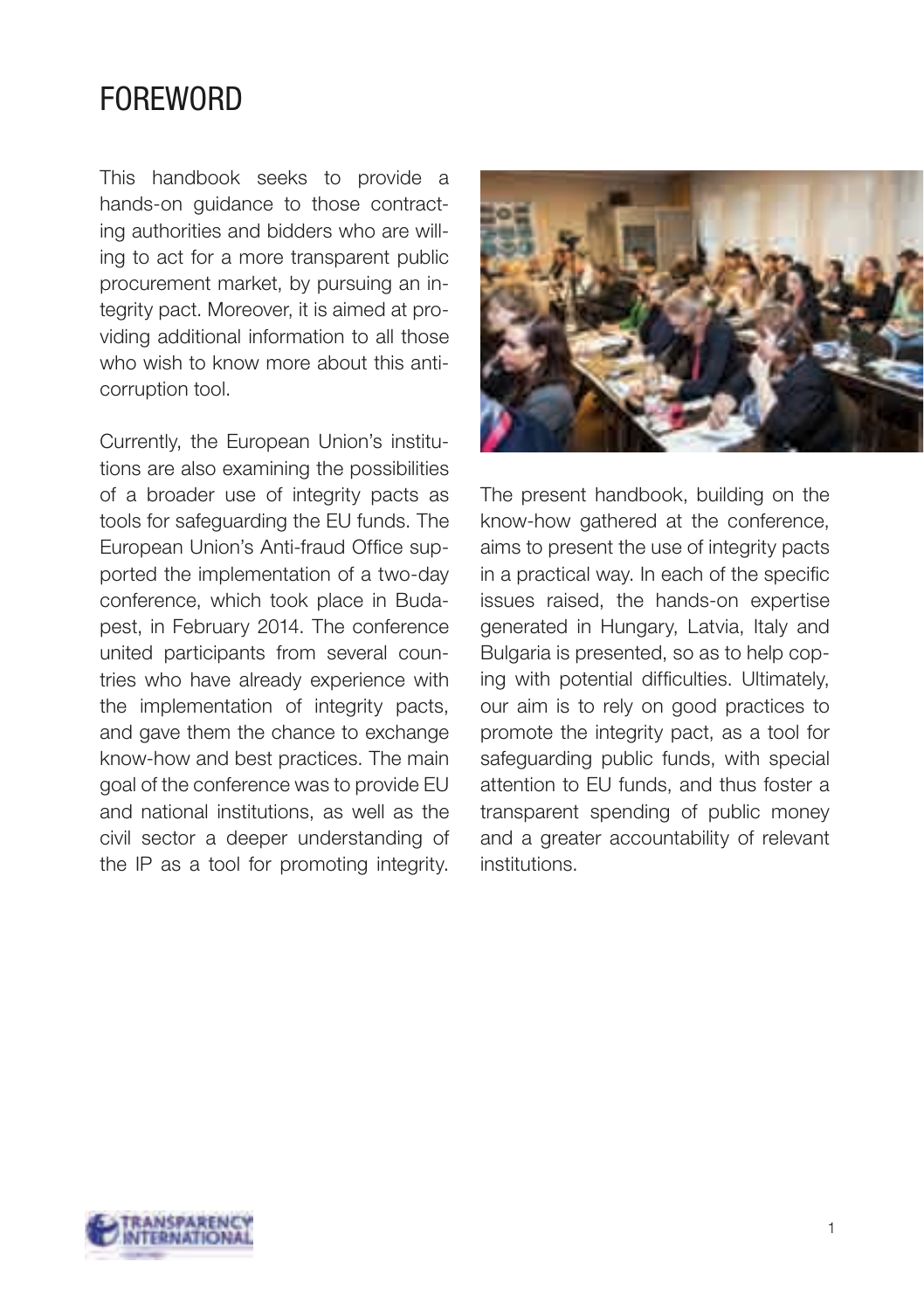### I. A FEW IMPORTANT ISSUES REGARDING THE ALLOCA-TION OF EU FUNDS

The European Union finances or supports a vast number of projects and programs, while also striving to strictly control the use of its funds, promoting that accountability and transparency are of key importance for EU citizens.

The question of EU financing is a rather complex one, given the existence of many kinds of programs and funds, managed by various institutions.

Support is given for the implementation of concrete projects, whose evaluation usually occurs following a call for applications. The EU does not usually cover the entire cost of the given project; some contribution is required by the successful applicant.

In the end of the day, a committee formed by 28 EU commissioners bears the political responsibility for EU funds spending to happen according to the rules. However, in majority of the cases, it is the EU member states themselves who manage the EU funds and the governments of these states are in charge of effectuating control mechanisms.

It is in the interest of us all that the use of EU funds happens fairly and adequately.

The separate public procurement regulations of each member state have a significant role in this issue, as they are also the ones which determine what regular use means, when it comes to spending the sort of public money that EU funds are. In the case of EU funded projects, it is usually only after the submission of the proposal and winning the grant, that grantees find themselves facing all the difficulties the related public procurement procedures have, the inherent pitfalls, and delays.

It is important to realize that the European Union itself engages in public procurements: in order to be able to run its institutions and programs, it also publishes tenders for the delivery of services, goods or construction investments.

According to the relevant provisions of the Hungarian Public Procurement Act (Act CVIII of 2011, hereafter PPA), any organization which otherwise does not qualify as procurement contracting authority, has to still abide to the PPA and start a public procurement procedure in cases where:

- the estimated value of the procurement is equal to or above the EU public procurement threshold and the project is directly funded by the Union at least in 50%

- the estimated value of the procurement is below the EU public procurement threshold and equal to or above the national public procurement treshold and at least 75% of the project is directly funded by the EU.

On February 3, 2014 the European Union published its first ever Anti-Corruption Report, which dedicates an entire chapter to public procurement. The report highlights that public procurement is an extremely important element of the Union's economy: the procurements of the public sector (which can be in many cases financed by the EU) – whether goods, works or services – constitute around 20% of the Union's GDP. Public procurement, as well, is an area exposed to corruption risks.

According to a research commissioned by the European Anti-Fraud Office and conducted by Price Waterhouse Coopers ("Public procurement: costs we pay for corruption", October 2013), the overall direct costs of corruption in public procurement in 2010 in five key sectors in 8 Member States were estimated to be around 1.4 and 2.2 billion Euros, the 13% of the total project budgets considered.

The EU's report urges to strengthen the norms of probity in the public procurement, and it also formulates an array of recommendations to improve control mechanisms which now lack efficiency in many of the member states.

Transparency International developed a tool which enables civil sector to monitor the single procurement processes through civil control, thereby cleaning the public procurement market.



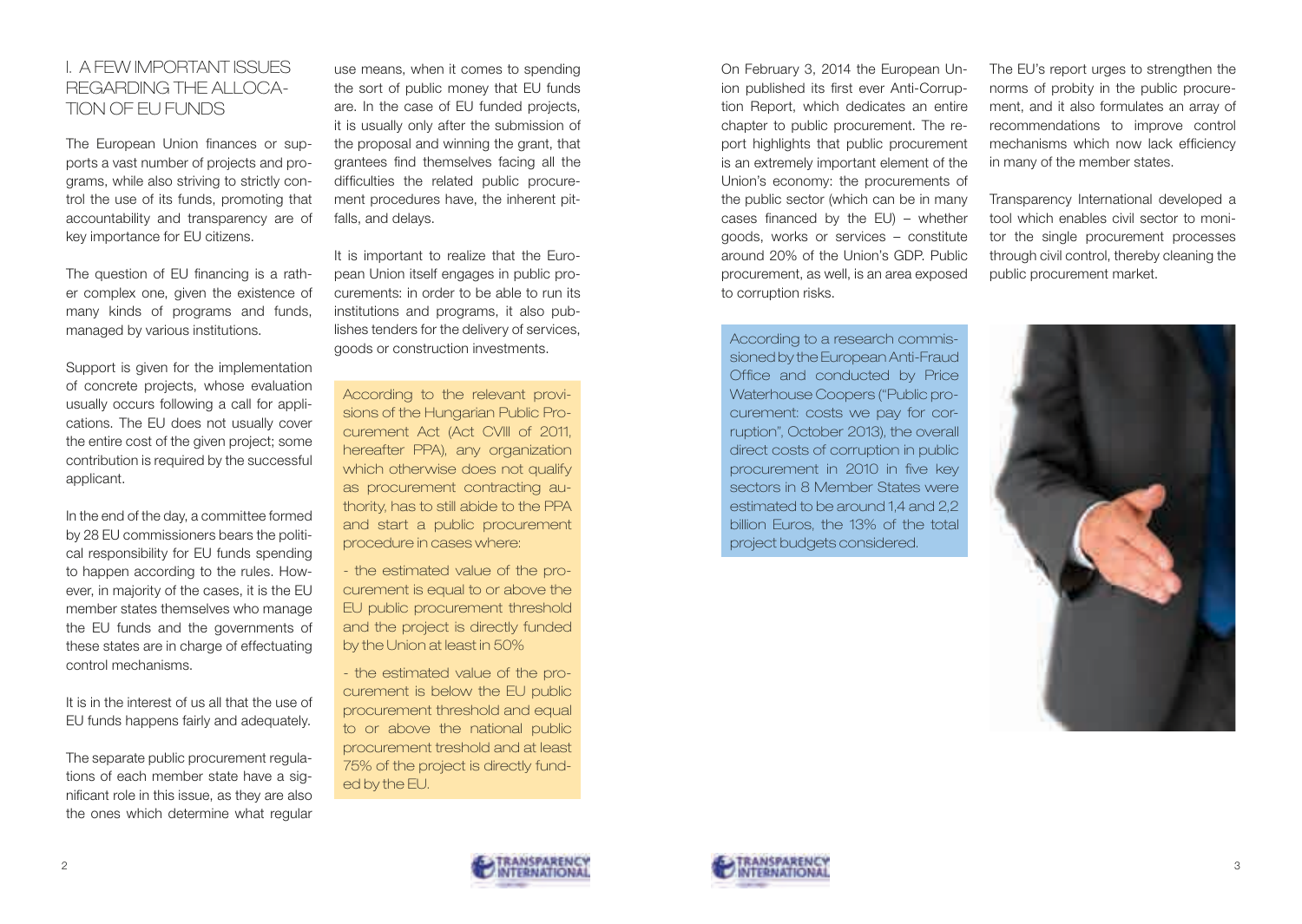# II. THE INTEGRITY PACT

In the international practices, the integrity pact (from now on IP) is a contract which is signed by the contracting authority, the bidders and an independent monitor for a public procurement procedure. Naturally, it can be used in any kind of procurement procedure, not only in public procurements (however, in this handbook the commonly used expression will be "public procurement").

Within the IP, all parties agree that both the contracting authority and the bidders will refrain from any form of corruption during the public procurement procedure, and that they will provide all possible information to the independent monitor who is also in charge of observing the implementation of the contract, signed as a result of the procurement process. The monitor, in his turn, is allowed to employ various professionals with expertise relevant to the field of the public procurement.



The monitor follows closely all stages of the procedure and the implementation of the contract, and signals the eventual unlawful components to the parties. Within his duties is also the preparation of regular reports, which, according to the principles of the IP, are made publicly available.

This agreement represents an advantage, as clean and fair competition and more cost-effective procurements result in short- and long term success.

This solution, under the label "transparency pact" was for a time also part of the Hungarian PPA. For a while the detailed regulations were to be defined by an implementation decree.

However, the decree fuelled discussions, as the ministry envisioned this regulation in a way that the "transparency commissioners", who were supposed to carry out the monitoring tasks, would have had to respond to professional and registration requirements – and these criteria were not in line with the concept of civil monitoring. Besides this problem, the new regulation would have represented also further administrational burdens and additional expenses as well. In the end, the whole initiative was removed from the regulation, and retained its "civil" role.

In the Italian case, integrity pacts are mentioned and recognized in the anti-corruption law, but the Code of Public Tenders does not explicitly provide for IPs. Moreover, restrictive interpretation of the law has caused legal disputes in the past. However, some particular provisions of the IPs have been included in the national legislation during the years, such as transparency in public procurement and introduction of the term "substantial connection" (see below) as a cause of exclusion of bidders.

# 1. Why is it good for the contracting authority to sign an integrity pact? And why is it good for the bidders?

Corruption undermines trust in public institutions. Accordingly, trust in public procurements and fair competition is also hindered. The use of the IP makes it possible to re-establish the trust: whoever is ready to expose its public procurement procedure to the scrutiny of an independent monitor, and through him to the public, has nothing to hide.

The IP helps all parties' work in a process-embedded monitoring. In case any malpractice takes place, this does not necessarily imply that the whole project has to end. It is crucial in such cases that the irregularity gets discovered at the earliest possible stage, when it can still be fixed. Moreover, the IP is able to pinpoint systemic anomalies in a given contract-



ing authority's functioning mode which, if corrected, will result in considerable improvement of all future procurement processes.

Bidders can also benefit of a public procurement carried out under an integrity pact. Guaranteeing fair play will motivate them to prepare the best possible offer, and consequently implement the contract in the best possible way – none of the bidders will enjoy secret advantages.

The integrity pact is a tool that does far more than simply promoting the advantages of good morals, ethical standards and fair-play. It also allows an independent party to observe the whole tendering process closely and propose activities that would affect the integrity, efficiency and effectiveness of both the contracting authorities and bidders. TI Bulgaria's experience shows that the companies that are willing to accede to the IP are the ones which run an open and socially responsible business, and see the IP as an opportunity to promote this way of functioning.

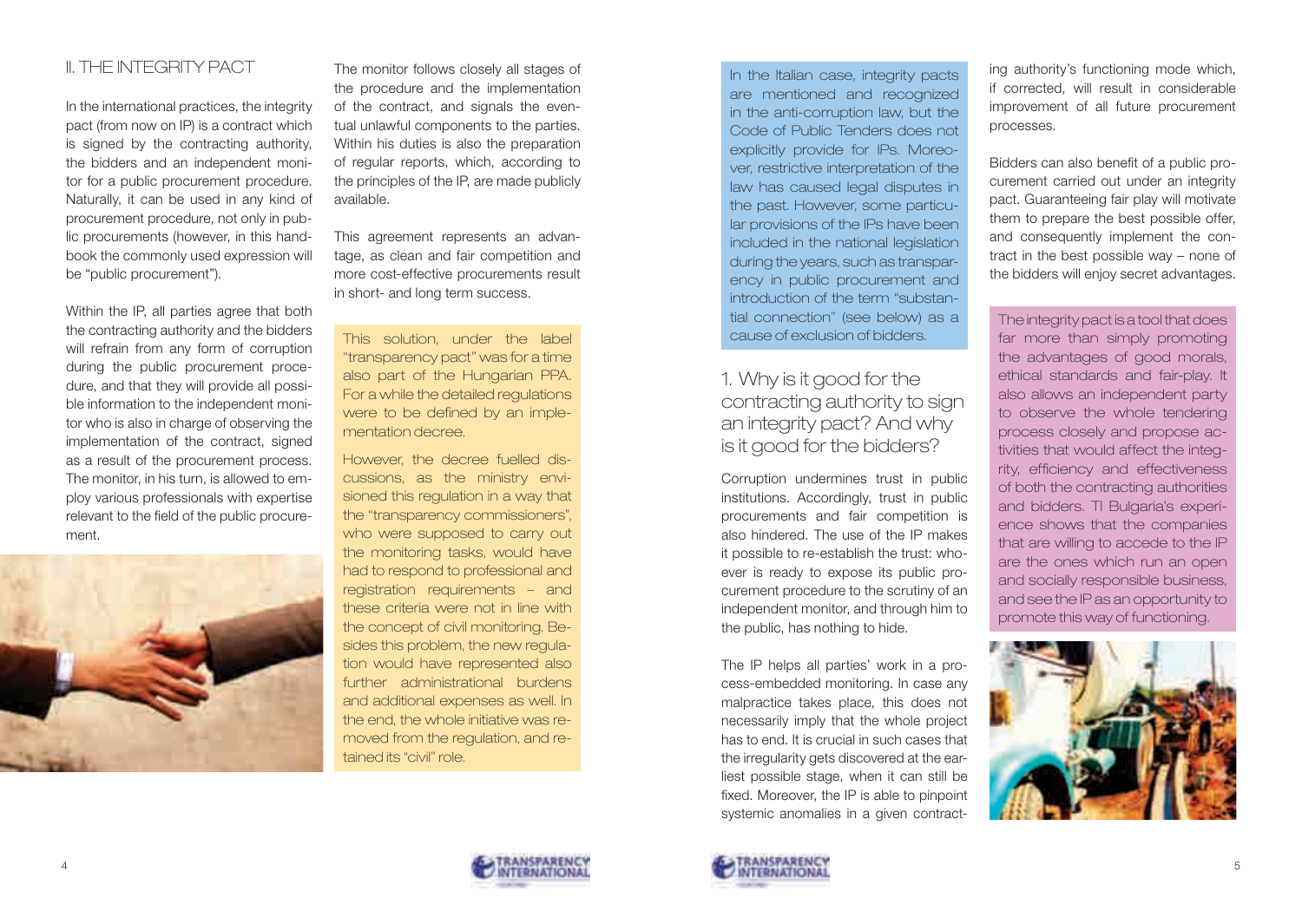In the preparatory phase of the procedure (from the identification of a need for procurement up to the moment of publishing a call for tenders) the contracting authority and the monitor constitute the parties of the IP. (Please note that in this handbook "call for tenders", "bid", "bidder" will be used, but obviously, the content is valid also for procedures consisting of more than one phase.).

In the bidding phase, the IP is joined by the tenderers, the persons making an offer for carrying out the task that the procurement is aimed at.

In the third, closing phase, which is the implementation of the contract signed by the winner of the public procurement procedure, only the successful Bidder, the Contracting Authority and the Monitor take part.

The Monitor ought to be an accountable, independent (civil) organization, with sufficient capacity and a controllable, adequate expertise. Transparency of the process through which the Monitor is chosen is essential in itself. One of the important aspects is that any sort of incompatibility or conflict of interests between the Monitor and the Contracting Authority or the Bidders is forbidden.

Sub-contractors of the Bidders can also join the IP.

In Hungary, all procurement procedures of the project named "Development of Ózd town's drinking water supply infrastructure and distribution system and its sustainable control" were pursued with integrity pacts. In these IPs, the signing parties were the municipality as contracting authority, the bidders, the independent monitor, Transparency International Hungary as counsellor as well as the managing authorities and the development agency who deals with the program.

The municipality of the 13<sup>th</sup> district of Budapest has signed an integrity pact with Transparency International Hungary as monitor for the public procurement and the implementation related to the refurbishment of a nursery. Bidders joined the pact during the procedure. The municipality's Ltd contracted an independent expert company who was in charge of conducting the public procurement procedure. The integrity pact was an inherent part of the contract between the municipality firm and the company conducting the public procurement.





In Italy, the most relevant implementation of IPs relates to the Municipality of Milan, which has been adopting them in all public procurements since 2001. Bidders are obliged to sign them in order to participate in the tender. Transparency International Italy had the role of the monitor when the IPs were introduced. Other municipalities chose to implement IPs in specific sectors (e.g Municipality of Monza in the Health Sector).



In Latvia, Transparency International Latvia signed an agreement with the Minister of Culture and an agency that was responsible for pursuing the construction of mayor cultural infrastructures, such as the National Library. Once the agency ended its work as a result of the financial crisis of 2008-2009, the ministry became the sole partner of Transparency Latvia. The anti-corruption declaration and obligatory adherence to other rules of the IP agreement such as access to information were made inherent part of the tender documents. One of the bidders was excluded from further competition for not signing the anticorruption pledge. The legal agreement has served as a guarantee for the continuation of the project during the change of the governments



and the changes of the government structures implementing the project in 2005-2014. In other cases in Latvia, involving smaller procurements with shorter implementation times, bidders were involved without additional biding documents (such as the anti-corruption pledge), but invited for a public meeting prior to closing the bid in order to assure transparency and fairness of the process. Representatives of TI Latvia spoke at the meeting, calling for bidders to report any discrepancies observed in the process. Such procedure was implemented during procurements for purchasing travel agency services for the Foreign Affairs Ministry officials and choosing a PR agency for a campaign regarding the introduction of the Euro in Latvia by the Ministry of Finance. The latter IP didn't have a written agreement even between the civil society monitor and the ministry; only oral agreements were made about the role of the civil monitor. The implementation was ensured through the publicity of this agreement, but a written agreement should otherwise be the kept as a norm in order to ensure integrity of all parties involved.

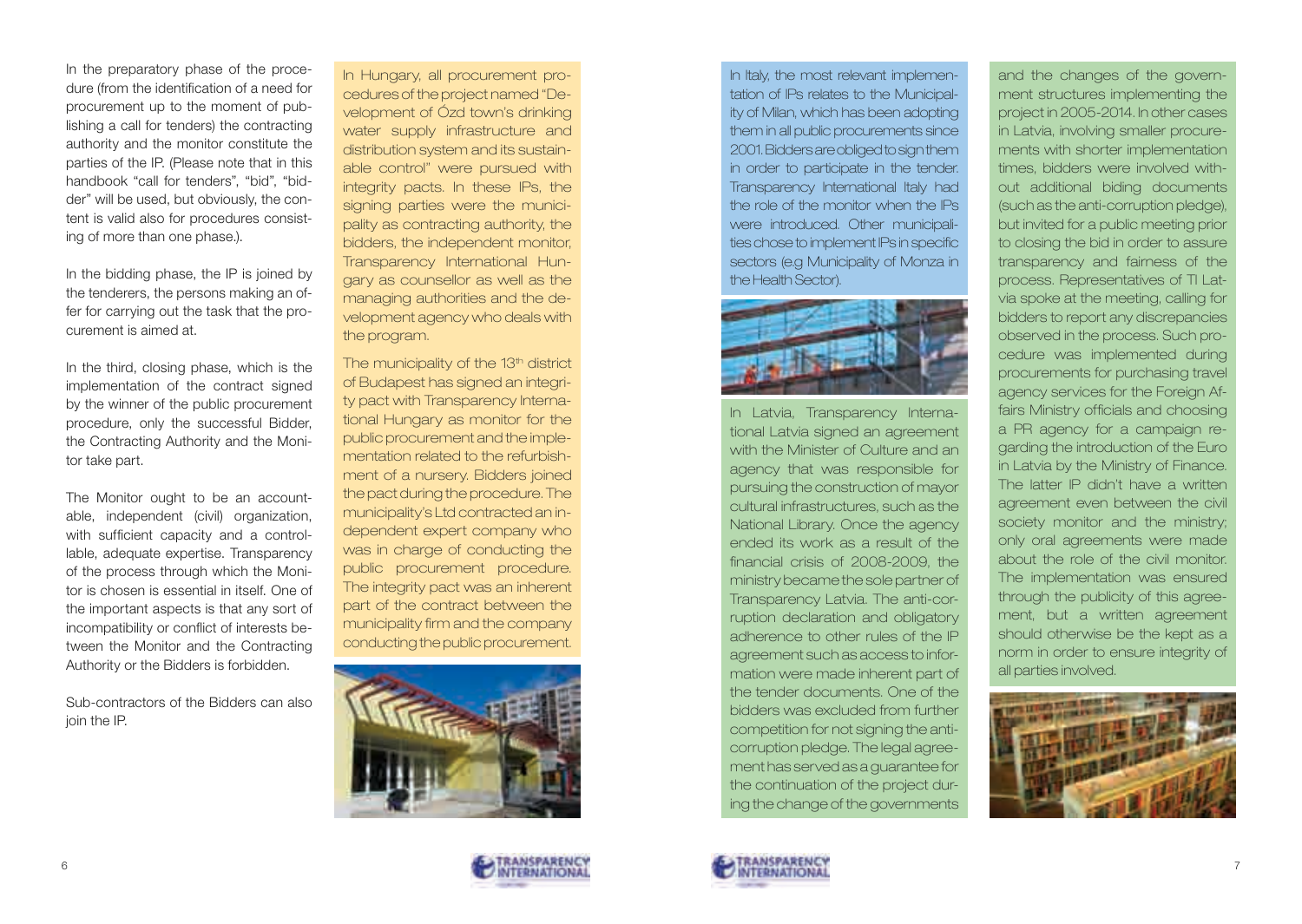# 3.Rights and duties of parties

#### Duties of the contracting authority:

The Contracting Authority undertakes to make all reasonable steps so that its employees, institutions, business organizations do not promise or provide any illicit advantages to third parties, or other natural or legal entities and refuse any illicit advantage or the promise of it in the phase of preparation, during the conduction of the public procurement procedure or the implementation of the contract, in any direct or indirect way.

The Contracting Authority treats all Bidders in equal manner during the public procurement procedure. Inter alia, the Contracting Authority provides equal information to all Bidders during the procurement procedure, and it refrains from providing confidential information to either of the Bidders, which would aid in achieving advantages during the public procurement procedure or the implementation of the contract.

In case the Contracting Authority becomes aware of any crime related to the public procurement procedure, committed by an employee of the Contracting Authority, or if suspicion of such a crime arises, the Contracting Authority initiates a criminal, disciplinary or civil procedure.

In case any of the Bidders initiates a preliminary dispute settlement, the Contracting Authority is obliged to inform the Monitor of such, contemporarily with the other Bidders.

#### Duties of the Bidders:

The Bidder undertakes to do everything to prevent corruption.



the "Employees of the Contracting Authority", the Monitor and the persons in their circle of interest), in order to solicit the decision makers to take or avoid actions during the process.

Bidder undertakes to refrain from concluding any agreement which would harm relevant legal provisions, in particular those of the PPA, or those referring to fair competition or economic competition. This is particularly relevant for agreements concerning the price or elements of the price, forbidden offers, or participation in agreements regarding the submission or non-submission of offers.

The Bidder does not use in manners contrary to its purpose - for financial gains, advantages in competition, or personal gains - the information received from the Contracting Authority in the framework of the public procurement process, moreover, he/she will not provide such information to third persons.

#### Shared duties of the Contracting Authority and the Bidder:

During the public procurement procedure, the Contracting Authority and the Bidder



will not initiate (directly or indirectly) any payment related to the procedure, except for those payments which are occurring lawfully, in exchange of legitimate services.

Neither the Contracting Authority, nor the Bidder will take direct or indirect steps which would purposely influence the activity of the Monitor.

#### Duties of the Monitor:

The Monitor performs its duties independently from the Contracting Authority and the Bidders. Accordingly, Contracting Authority or the Bidder should in no way instruct, or alter the content of the reports issued by the Monitor.

The Monitor monitors all phases of the public procurement process, and during the inspections, is bound to check whether the Contracting Authority and the Bidders are acting lawfully and according to their duties formulated in the agreement.



The Monitor overviews and comments the documents produced as part of the public procurement process.

During the public procurement process, the Monitor controls the legality and transparency of the process, the preparatory phase and the implementation of the contract signed as part of the procedure.

The Monitor checks the documents that reach him through email or paper within a reasonable time limit.

The Monitor prepares reports during the public procurement process, which state whether the given phase of the process and the implementation of the contract fulfill the highest requirements of fairness and transparency. The reports are public.

# 4.Access to information

The participants of the IP openly agree to share the information related to the public procurement and contribute to its disclosure and proper accessibility. They undertake to treat this information according to its kind and stick to the legal provisions pertaining to it, or keep its secret or confidential nature.

To guarantee the transparency of the public procurement process, Contracting Authority and the Bidder grant access to the Monitor and its entrusted representatives to the documents and notes pertaining to the public procurement and its implementation within reasonable time. Moreover, they allow for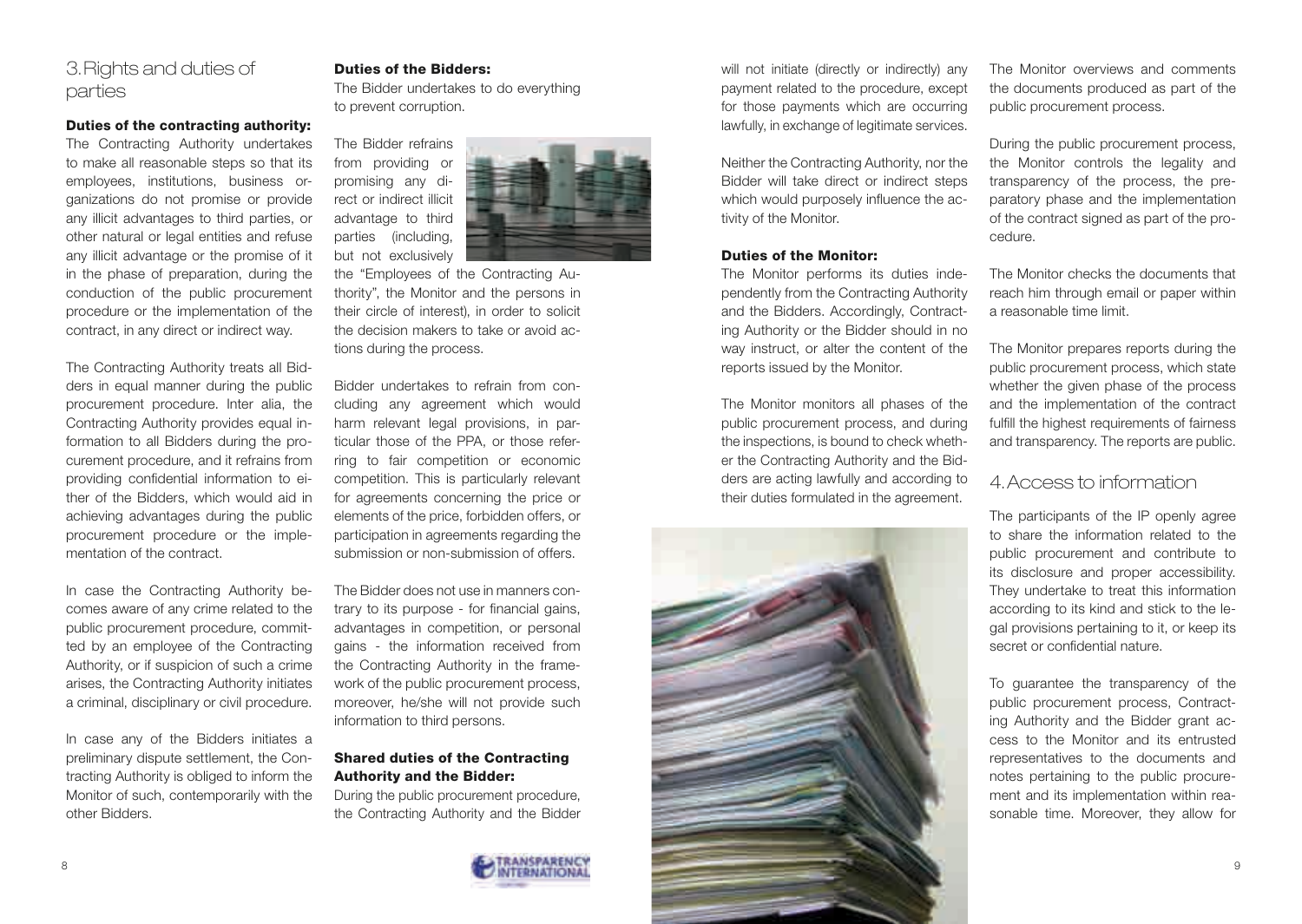communication with their colleagues, and for the information about tasks entailed in the agreement to be handled as agreed on. The Contracting Authority and the Bidder are bound to this by the legal provisions, with the restrictions contained by these.

### 5.Covering the Monitor's fees

There is more than one possibility for covering the Monitor's fees:

- all contracting parties (except for the Monitor itself) share the costs in equal manner
- only the Contracting Authority covers the costs
- a bigger part of the costs (a minimum of 50%) is paid by the winning Bidder, while the remaining part is shared in equal manner between the other Bidders.

In the case of the water supply rehabilitation project in the Hungarian town of Ózd, the costs of the integrity pact were covered by the Swiss Contribution Office (according to the agreements signed with the monitor and TI), while in the case of the Municipality of the 13<sup>th</sup> District of Budapest, the Municipality covered the fee of the Monitor from its own budget.

In Latvia, the financing of the civil society monitor has so far been done outside the formal procurement process, i.e. Transparency Latvia has borne the costs. For the monitoring of the construction of the National Library lasting more than 10 years, the civil society monitor has struggled with the lack of financial and human resources. For shorter monitoring exercises it is easier to ensure the quality and accountability from the civil society monitor without additional resources.

In the Italian case, initial monitoring by Transparency International Italy was carried out on a voluntary basis.

### 6.Sanctions

The IP has to contain the eventual legal consequences of a possible breaching of the agreement on behalf of the Contracting Authority or the Bidder. The sanctions have to be formulated proportionately with the understanding of the IP.

Such sanctions can be:

- future exclusion from the public procurement processes of the Contracting Authority,
- fine, financial sanction, penalty,
- public disclosure of the breaching of the contract.

It is important that breaching the IP is not the same as breaching the provisions of the PPA or other laws, though it is possible that an inappropriate behavior falls in both categories.



The Hungarian PPA does not provide possibility for the Contracting Authority to exclude the Bidder from its future tenders.

Latvia has a similar legal framework with some minor changes introduced lately.

Foreign practices advice to use penalty as a provision in the IP. This seems to be a viable way also in Hungary: stipulation of an appropriate penalty can be justifiable.

It is to point out that the mere possibility that breaching the contract can be disclosed to the public can be an effective prevention.

Instead of including sanctions, TI Bulgaria decided to use quite the opposite approach and supplemented the effect of the integrity pacts with the development of a "White list" of all participants, which have acceded the IP and followed its provisions. Three White lists were developed and uploaded to the Contracting Authorities' websites (one for each tender procedure monitored). Bidders found this approach highly motivating.





# 7. What to do if a breach of contract occurs

In case any party is notified that a Bidder, or a Bidder's employee, or the Contracting Authority or any of its employees has committed an act of corruption or that appears as corruption, or even if there is a suspicion of such an occurrence, authorities have to be notified.

In case the Monitor suspects that the Contracting Authority or the Bidder has not followed a provision of the signed agreement, the Monitor can take the following steps:

Monitor formulates the details of the breach in writing as soon as possible, and sends this report to the Contracting Authority.

In case there is suspicion of a crime, the Monitor is obliged to notify the criminal authorities.

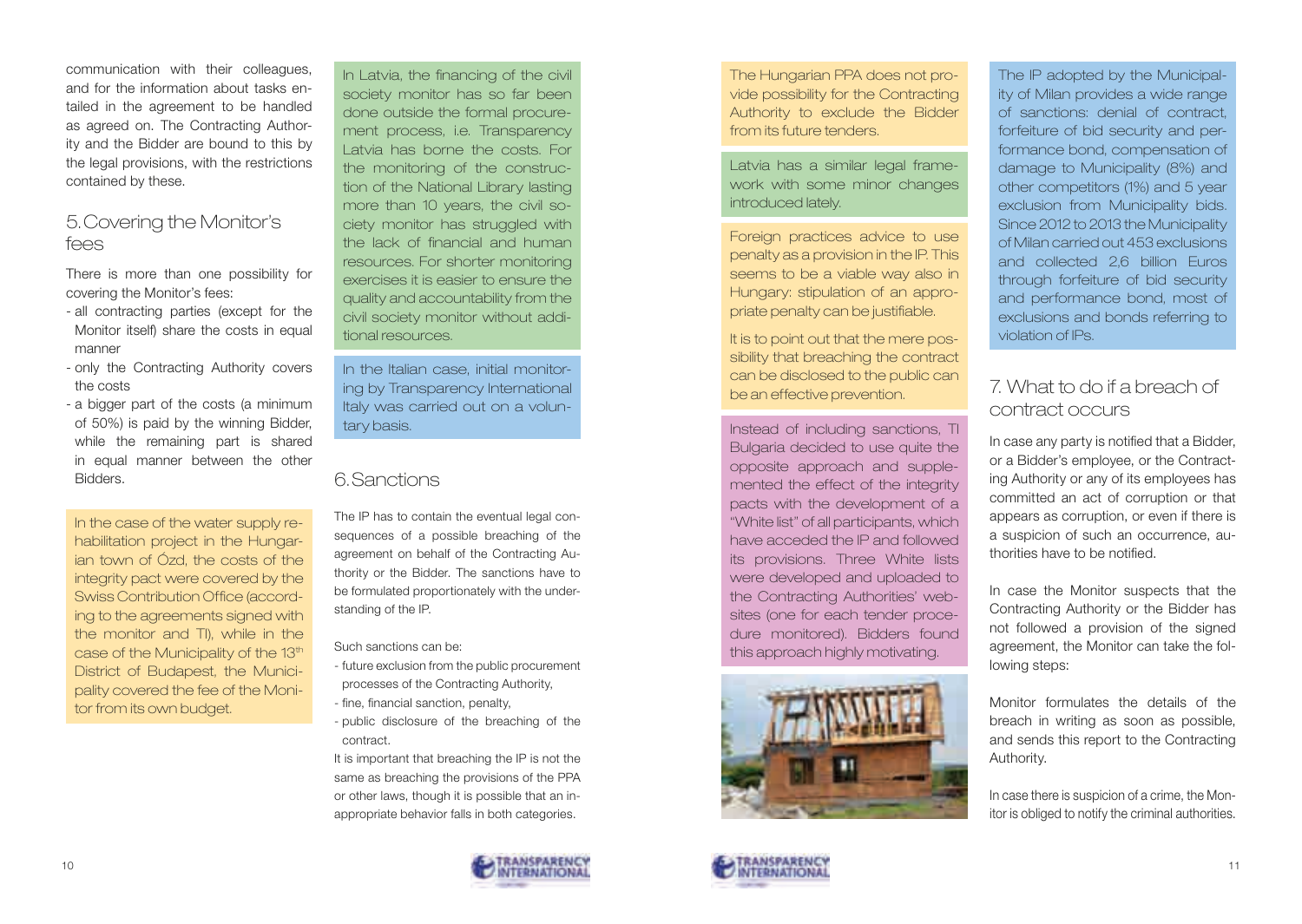If the Monitor becomes aware of an evident violation of the provision of Act LVVII of 1996 or that of the Treaty of the European Union, or even if he/she has a strong reason to suspect such a thing, he/she is obliged to notify the Contracting Authority. The latter will – on the basis of the PPA - notify the Competition Authority.

The reports prepared by the Monitor can be used by any entity, in legal procedures or during the settlement of disputed issues outside the court.

If it is the Monitor who harms any provision of the agreement, or the principles of bone fide and appropriate legal practice, the parties can cancel the contract.

The defaulting Party is bound to reimburse the entire damage caused to any other Party as a consequence of his/her breach.

The parties can disclose the matter of agreement and its breach – in case this occurs – along with the person committing the breach and the circumstances in which it occurred; by signing the contract, all Parties explicitly agree to this.

If the Monitor perceives a breach of the regulations set by the PPA, the steps to be taken (besides the notification of the Contracting Authority) may depend on the relevant legal background.

In Hungary, depending on the breach, the monitor has the possibility to turn to the Procurement Authority, the police or the public prosecutor.

In Italy it was the Contracting Authority itself to inform the Public Prosecutor Office in case of exclusions of companies due to violation of the IPs. In some cases this lead to criminal investigations and even convictions by Public Prosecutors against some companies.

In Latvia the IP agreement foresaw similar rights of civil society monitor and likely obligations for the implementing parties. However, the strongest element within the agreement itself remains the breach of the IP, which has a potential of seriously damaging the public reputation of the party involved. TI Latvia considered leaving the IP once when a breach of public procurement procedure appeared – the ministry didn't apply fair competition rules and instead engaged in a single bidder negotiation procedure. This procedure was backed by the other government entities such as Procurement Oversight Bureau and the Cabinet of Minister, who made it "technically legal". Moreover, TI Latvia didn't find any direct corruption in this case. However, noting that this bad decision was taken in transparent manner (sharing of information is one of the corner stones of IP), TI Latvia didn't leave IP with the Ministry of Culture.



In TI Bulgaria's case, the breach of contract leads to two separate types of consequences. On one hand the IP provisions allow the independent monitor to approach the respective institutions and follow up on whether they have reacted in an appropriate manner. On the other hand any breach of contract leads to the respective part's exclusion from the "White list", which damages its image significantly.

### 8.Dispute resolution

The contracting Parties agree to strive to solve legal disputes stemming from the agreement or in relation to it in a peaceful manner.

When peaceful resolution is not possible, Parties can appoint a mediator to help resolve their dispute. However, the dispute resolution cannot threaten the timeliness of initiating legal proceedings. If the dispute resolution is concluded without success, the Parties can turn to the court or seek other legal remedy.

# 9.The role of publicity

In the methodology of the integrity pacts, publicity plays a central and important role. The independent organization which is in charge of monitoring the public procurement procedure and the implementation of the contract, uses multiple manners to inform, or in a given case, involve citizens into the process of monitoring.



In Hungary, Transparency International Hungary has developed a special visualization tool for the Ózd town project, which helps visitors of the municipality website to track easily the process of procurement and the project's current phase.

Transparency International Italy held seminars and masters in several universities, sometimes inviting the Mayor and the Vice-Mayor of Milan as testimonials. The experience of Milan Municipality gained publicity also thanks to public rewards, such as the award for transparency in public procurement in 2008, awarded by the Ministry of Public Administration.

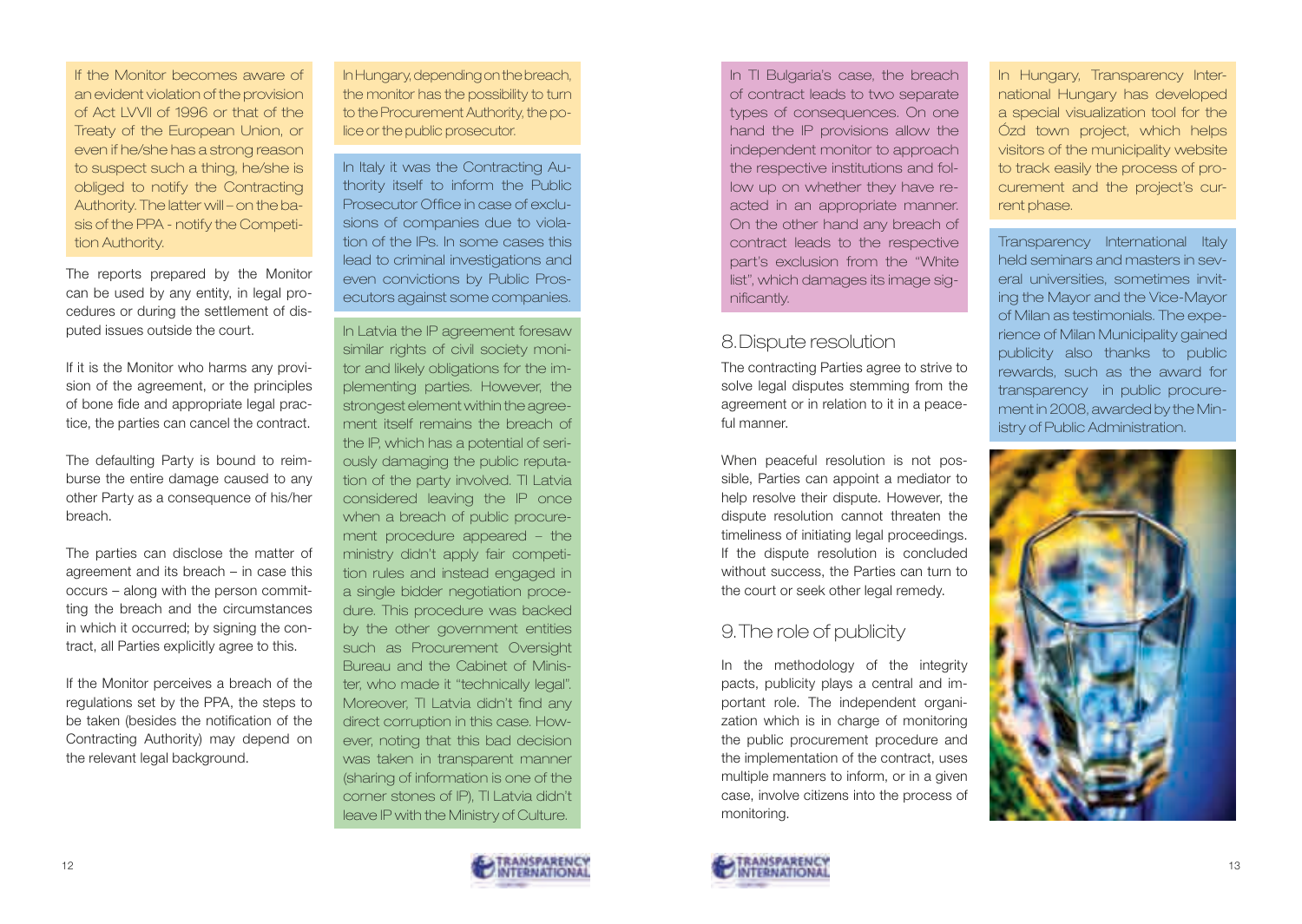TI Latvia held a view that the duty to inform about the project lies first and foremost with the implementing authority, i.e. the Ministry of Culture in the case of the construction of the National Library. However, the ministry lacked will and very often resources to ensure full and rich information sharing about this project.

In Bulgaria, Transparency International Bulgaria developed a targeted website, on which all relevant information and reports were regularly uploaded. The website also gives access to monitoring methodologies, guidelines and visual materials, which make the public procurement process easier to understand, especially for a wider public.

still be modified. If the Monitor joins only later than advised, this can lead to risks that should otherwise be avoided.

TI Bulgaria's experience shows that the earlier the point of including the independent monitor, the better the results achieved. Involving the monitoring party at the point of taking the decision for starting a tender procedure (even before the relevant documents have been developed) will lead to a stable implementation of good practices.

It is to be highlighted that time is needed for the Monitor to be able to do a satisfactory work, although this time shouldn't be unreasonably long. The timeframe is also a condition worth including the agreement, and the Bidder should calculate with this when setting up the timetable of the implementation.

### III. THE PROCESS OF PUBLIC PROCUREMENT AND THE IMPLEMENTATION OF THE **CONTRACT**

The inclusion of the Monitor has to occur in due time, that is, before the publication of the tender. Only in this case can the Monitor properly follow the full tendering process and its content. According to the procedural rules of the Contracting Authority, the Monitor has to be appointed when the need for procurement has already been identified, but the conditions of the tender and the bidders can

# 1. Signing the integrity pact

It is necessary to set up a kick-off meeting with the participation of the Bidder and the Monitor. The Contracting Authority should give a notification about the procurement both in person and in





writing (including the subject of procurement, the draft contracts related to the preparatory phase, the internal sources available for the preparation, the order of decision making, the estimated value of the procurement, its financial background, and the planned procedure). The Monitor comments the validity and feasibility of the plan, and gives a proposal on the monitoring, informing also about the persons participating in it. After the necessary negotiations and meetings, the Bidder and the Monitor sign the integrity pact.

In Hungary, the integrity pact related to the investment of the town of Ózd was signed in occasion of a festive event at the Embassy of Switzerland, in presence of the media. The Bidders could join the agreement at the moment of submitting their offer. (In previous procedures, signing the integrity pact was obligatory for Bidders).

In Latvia several IPs have been signed in a festive mode. For the agreement with the Ministry of Culture, an event was held in a spectacular place on the waterfront – the river Daugava in the middle of Riga, where the future Gallery of Modern Art was planned. Although publicity has its pivotal role, the most important goals should be to ensure that the parties signing the agreement understand its merits and are ready to implement it. Hence, the time and process that leads to signatures is very important.



All three IPs implemented in Bulgaria were signed by the Contracting Authorities and the Monitor at public events, in the presence of the media. The bidders were given the possibility to sign the IP accession form and either submit it with their offers, or do this at a later point. Since the integrity pacts were not very popular in Bulgaria and acceding to the pact was not obligatory, only few bidders submitted their IP accession forms with their offers. However, after a targeted information campaign, organized by TI Bulgaria, interest in the IPs rose significantly and in one of the monitored tenders all bidders acceded to the pact.

# 2.Preparation of the procurement

This phase starts when the need for procurement is formulated on behalf of the Contracting Authority, and it lasts until the start of the preparation of the tender.

The typical risks in this phase are:

- unrealistic estimation of the needs and financial possibilities,
- hiring a non independent consultant (conflict of interest),
- disclosure of confidential information,
- setting up of too short deadlines,
- choosing an inappropriate procedure (this can occur at the preparation of the tender as well),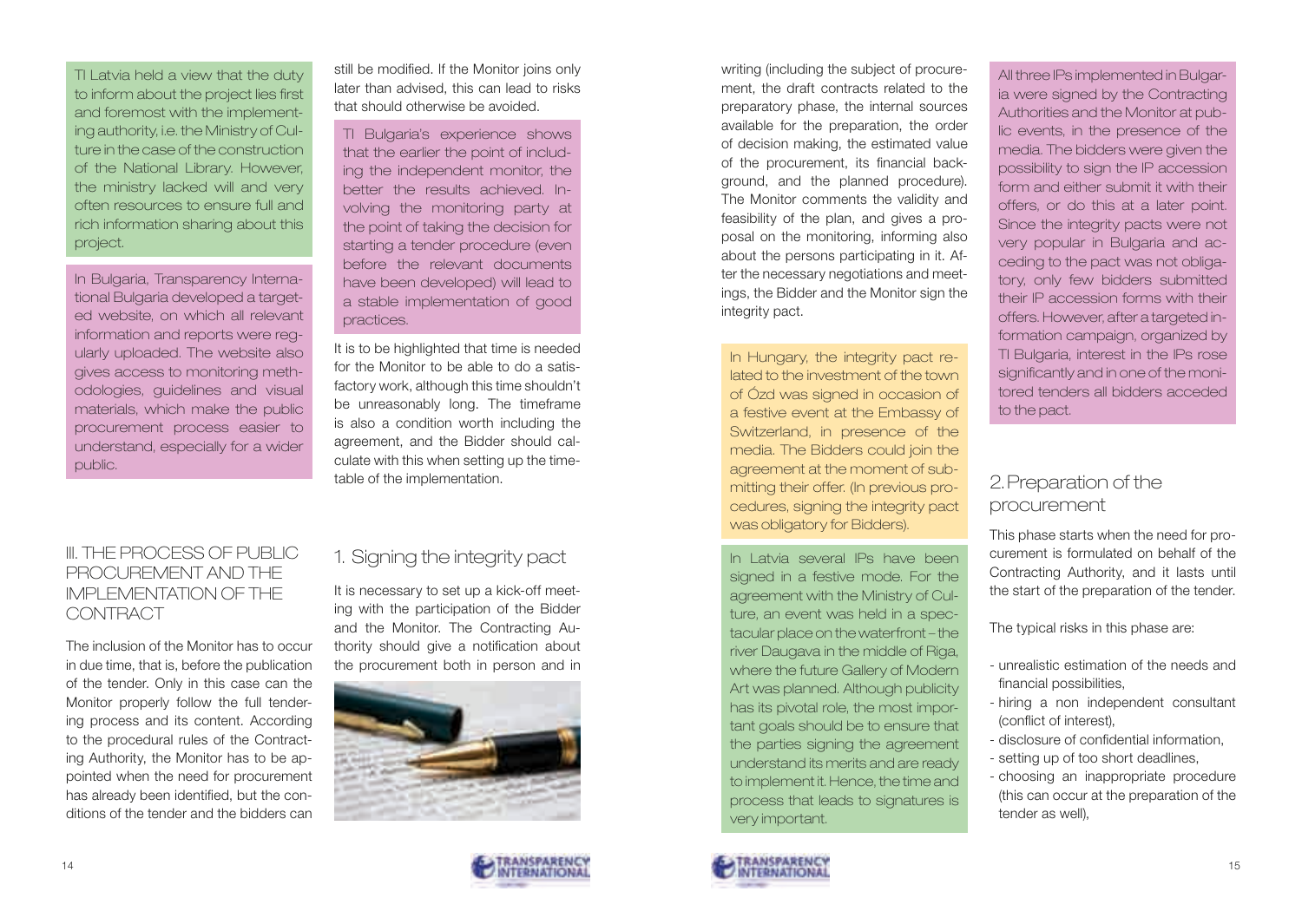- establishment of contact with potential bidders with the purpose of assessing the market.

In this phase, the Monitor controls that the planning of the procurement occurs according to the original needs and in line with the legal regulation, and also, that the persons or organizations participating in the planning are in line with the public procurement rules pertaining to conflict of interest.

In Hungary, prior to the monitoring of the public procurement by the municipality of the 13<sup>th</sup> district of Budapest, Transparency International Hungary has reviewed the procurement regulations of the municipality and called for some changes in it.

In early days of IP on the Construction of the National Library in 2005- 2007, TI Latvia was able to work with the implementing agency on a number of smaller procurements that were done to prepare the construction works, and propose significant improvements.

# 3.Preparation of the tender

The Contracting Authority has to send all documents related to the project to the Monitor. The Monitor comments on these and controls requirements to avoid conflict of interests.

The risks typical of this phase are:

- preparation of an inadequate technical documentation,
- preparation of an unrealistic timetable,
- adaptation of the tender to suit one particular bidder,
- belated documentation of already occurred procedural elements,
- wrong estimation of the values.

In this phase it is necessary to decide whether Bidders have to join the integrity pact or signing is voluntary for them. If we opt for voluntary agreement, the risk that we run is that not all Bidders will join the pact, which could result in the Monitor not having all necessary information (agreement) to conduct full monitoring. It can raise serious concerns for example, if the Bidder who later on wins the competition has not signed the integrity pact. This can be solved if the contract signed as a result of the public procurement process contains an integrity closure.

In any case, if the given Bidder joins voluntarily, this means a deeper commitment towards the values of transparency, fair competition and accountability. If, on the other hand, it is compulsory for Bidders to join the integrity pact, it can happen that the Bidder forgets to add the integrity pact to its offer and as a result of it, the offer becomes invalid. Still, compulsory joining means equal treatment and equal opportunities for all.

In the Ózd project of Hungary, there was a possibility for bidders to voluntarily sign the IP in the public procurement process pertaining to the construction investment. Adherence to the IP was possible by signing the declaration which was part of the tender documentation, declaring it as a part of the bid itself. All the bidders joining the competition within the project signed the declaration.

# 4.Preparation and publication of the call for tenders

In this phase, the Contracting Authority prepares the call and the tender documentation, bearing in mind the market settings.

The typical risks of this phase are:

- tailored call (professional and technical criteria favoring one particular firm),
- too tight deadlines,
- inclusion of subjective or otherwise wrong contract award criteria,
- unrealistic reference certificates or unreasonable set up of suitability criteria and their certification,
- incomplete, controversial or discriminative technical description or draft contract,



- setting up of exaggerated criteria for the offer- or payment certificate,
- missing responsible persons.

The Ministry of Finance of Latvia worked with the professional associations of Public Relations in order to prepare the tender that would avoid the above mentioned pitfalls. It served as an important announcement to the businesses that the government wants to carry out the tender in the best possible manner. The PR Association, for example, had a determining role in pinpointing candidates for the jury which evaluated the bids from a professional side.



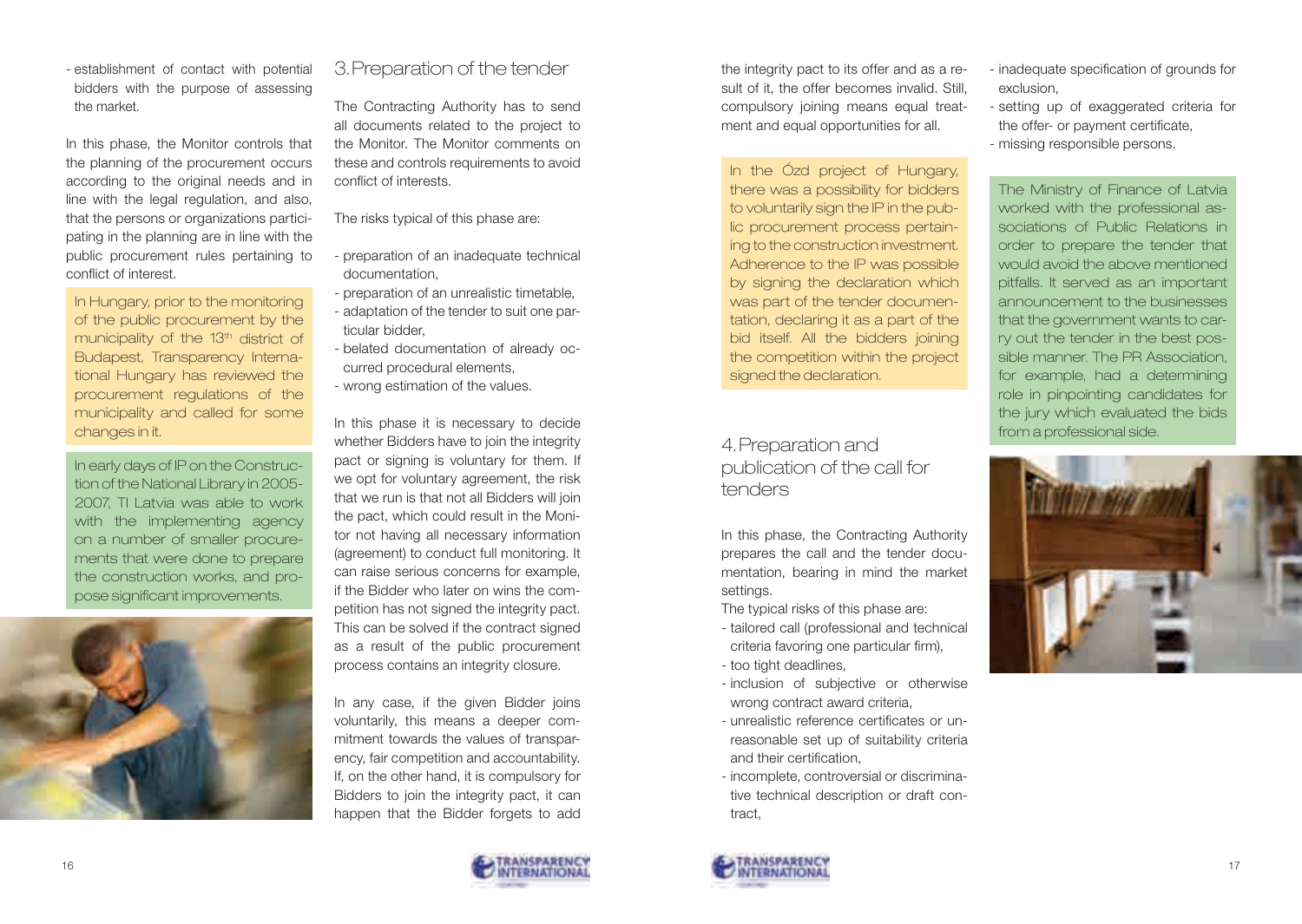# 5.Bidding phase

This phase stretches out from the publication of the call for tenders to the deadline of bidding. The typical corruption risks embedded in this phase are:

- flow of non-public information,
- inadequate disclosure of otherwise public information,
- cartelling or any illicit agreement between the Bidders which threatens competition,
- obligatory inclusion of a sub-contractor indicated by the Contracting Authority,
- Contracting Authority exercising influence on the bidders in any other manner,
- inadequate, discriminative modification of the call for tenders.

The duty of the Monitor is to control the offers in merit and in depth, as well as the modification of the call and the documentations, and the specific information.

When the IP was first published by the Municipality of Milan, Transparency International Italy revealed some distortions: some parts of the pact were missing, as for example the section where the obligations of the institutional side were stated. TI-Italy asked for explanations to the Major and the Directorates and finally the IP was restored according to the original version agreed on.

Under the advice of TI Latvia, the Ministry of Finance invited all potential bidders for the tender to carry out a PR campaign publicizing the introduction of the Euro. The ministry contacted the professional associations and issued a public invitation for this dialogue. The first meeting was well attended, but some members requested another meeting, since some players had not been present due to their lack of trust in this process. The ministry organized the second meeting. Both were attended by the civil society monitor who had a chance to ask bidders to report any irregularities.

### 5.1. Submission of tender, tender opening The Monitor controls the way how tenders are submitted.

Typical corruption threats:

- tenders are not submitted regularly.
- belated or non-sealed tenders are received and their invalidity is not recognized.

The Monitor's duties entail controlling the tender opening and in case of electronic tender submission, the necessary safeguards.

The tender opening can often be one of the most visible events during the entire procedure, often taking place in the presence of bidders and accompanied by high media attention. It is perfectly possible that a rigged tender appears as a good one at this stage. Therefore this can by no means be the only event and procedure that the IP's civil society monitor attends and evaluates.

# 5.2. Evaluation and review

The Contracting Authority is responsible for setting up the evaluation committee for the tenders received. The Monitor's duty is among others to control conflict of interest criteria concerning the members of the committee. The Monitor takes part at the tender opening, and the meetings of the evaluation committee.

The usual corruption threats of this phase are the following:

- the conditions for submitting missing/ supplementing documents are not regularly set up,
- the conditions for the above do not comprise everything,
- unlawful modification of the bid,
- uncertain, unreal commitments on behalf of the contracting parties.
- conflict of interests between the members of the evaluation committee,
- the evaluation takes place in an irregular manner,
- evaluation and decision making are non-transparent,



- tenders submitted by certain bidders are declared invalid unfoundedly,
- the evaluation process unfoundedly declared inefficient,
- exclusion of certain bidders on the basis of non-realistic formal criteria,
- inadequate notification about the process's invalidity or the decision itself,
- tender declared unsuccessful due to financial constraints, quickly followed by the publication of a new call.

According to the experiences of TI Latvia, this is a very critical part of the process, where the civil society monitor needs to have resources and expertise to be part of the procedures. When evaluating the bids for travel agency services for the Ministry of Foreign Affairs in Latvia, a rather complicated formula was introduced. Although there were no signs of special shady deals, TI Latvia was not completely sure if the tender was fair, since the same agency who did the work before, won again. In addition to winning repeatedly, the agency was owned by a high ranking public official in the ministry.

The civil society monitor needs to be ready with the answers when losing bidders ask specific questions about the procedure. Questions can pertain to any part of the procedure, and the monitor needs to have credible answers ready.

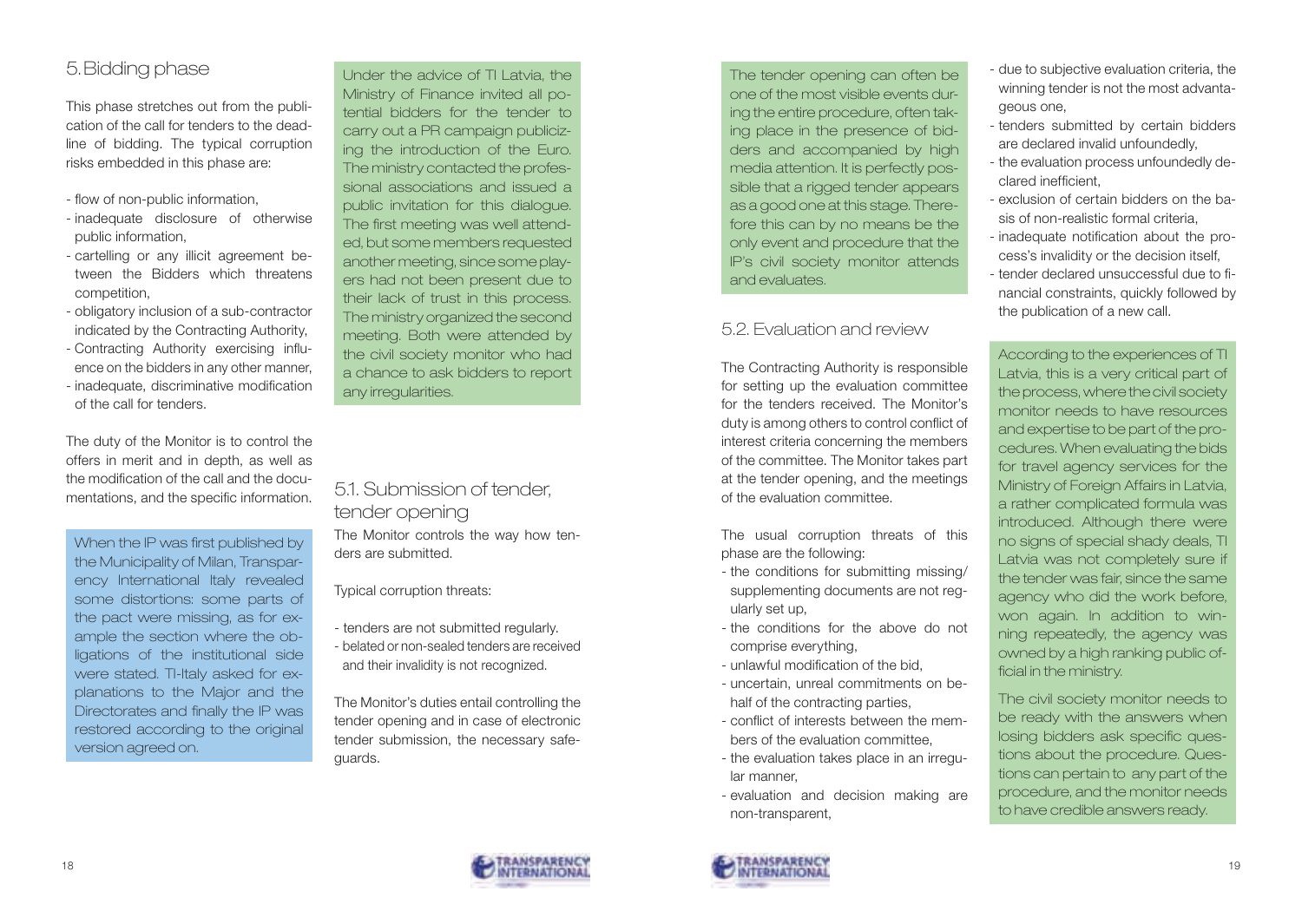Surveys implemented by TI Bulgaria show that bidders consider the evaluation phase most exposed to corruption. This is the phase at which the process seems most closed and transparent. Having an independent monitor at this point was considered very useful by the bidders, since it helped improve their trust in the process and ensure that no malpractice occurs.



# 6.Contracting

Risks in the contracting phase:

- contracting takes place with disregard to the call for tenders, the documentation, or the content of the bid,
- uncertain, unrealistic commitments on behalf of the contracting parties,
- involvement of previously unspecified sub-contractors,
- the implementation of the contract starts already before it being signed,
- infringement of the contract standstill period.

During the phase of contracting, the Monitor:

- follows whether the content of the contract is in line with the content of the original call for tenders, and the bid,
- controls whether the contract contains the same sub-contractors as the ones specified in the winning bid,
- assesses possible amendments of the contract.

During the implementation of the IP on the Latvian National Library construction, the government of Latvia twice has accepted a procedure that lead to a non-transparent award of the contract, allowing the contractor to apply negotiation procedure. The justification for these included reference to national security and an extraordinary situation. Technically these procedures were legal, but TI Latvia has expressed doubts about their legitimacy.



# 7. Implementation of the contract

In this phase the winning bidder implements what is stipulated in the contract, according to the manner and timeframe specified in it.

#### Typical risks:

- applying subcontractors who are not the ones specified in the contract,
- implementation below the standards undertaken,
- unjustified modification of the subject of the procurement, or increase of its value, overpayments,
- inclusion of some of the bidders among the sub-contractors taking part lawfully in the implementation,
- change of the winner and the implementing party,
- delay of the contracting authority in controlling that the implementation is in line with the content of the contract,
- non-transparent implementation,
- failure in paying sub-contractors.

During the implementation, the Monitor follows up on whether the winning bidder



is abiding to the contract. Depending on the type of the procurement, the Monitor can perform on the spot- control, which has to be made possible by all the parties. The Monitor controls whether the payments are taking place in a timely manner.

### In the IP signed with the 13<sup>th</sup> district of Budapest, public procurement experts of Transparency International Hungary are continuously reviewing the phases related to public procurement. Still, the civil organization has issued a call for tenders prior to the preparatory phase, to recruit also an independent engineering expert, who would help in monitoring the engineeringrelated issues emerging during the public procurement process, and the implementation of the contract itself.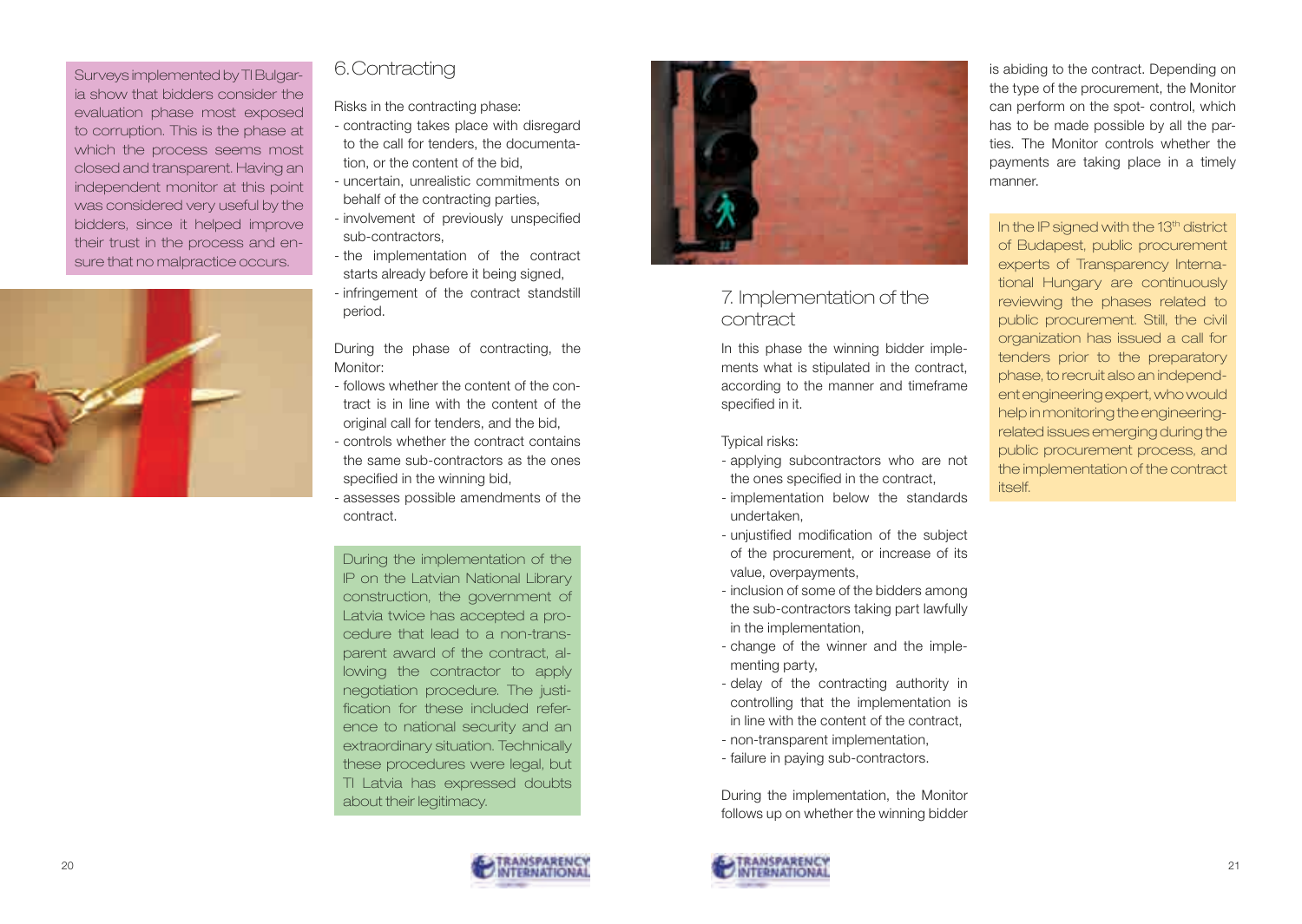Due to the longevity of the National Library project, TI Latvia could contribute to the construction of the library mainly during the implementation phase. One of the most important elements has been to ensure that the contractor sticks to the agreement in terms of financial obligations. It is often the case in construction projects in Latvia that companies request additional payment with no real grounds, and the government and municipal entities grant this request, due to corrupt ties or simply because of a lack of alternative to finish the construction project, which is vital to the city (example of a bridge construction in Riga, Latvia, where the municipality never agreed to implement IP and the Auditor General found several severe violations). The Ministry of Culture has stated that the presence of the civil society monitor has helped to withstand the pressure from the constructors' side to give in on financial matters.

The Monitor issues a report with the frequency specified in the IP, about the development of the implementation, the possible occurring irregularities and corruption threats.

At the closing of the project, the Monitor prepares a comprehensive closing report about its activities.

The Parties should agree in advance about the frequency and stages of the

project in which reports would be issued about the public procurement process and the implementation.

The typically corruption-infested occurrences and those which can be considered more serious cases of irregularities are very often the same, while in other times they are connected with each other.



### IV. THE IP'S PRESENT AND FUTURE

The integrity pact, as a tool to foster transparency in public procurement, features among the OECD's best practices concerning public procurement.

IPs have by now been used in more than 15 countries, in over 300 cases. Experience suggests that IPs can make the biggest difference when it comes to high-value investments, as these are the ones that are most susceptible to corruption, can be politically sensitive or have a big societal impact.



It is needless to say that not even the IP has the power to annihilate corruption everywhere, but it can, nevertheless, drastically decrease its occurrence. It is important that adequate and informative materials are prepared about the IP, and it is worth holding trainings for the participants as well. Eventual conflict of interest-situations or other clashes have to be noticed on time and dealt with accordingly.



In Milan, the signing of the IP was preceded by several information sessions with private sector associations and companies in order to inform them about the new instruments and requirements.

The Monitor of the IP has to be an independent entity. Financial and professional independence can be expected the easiest from a civil society organization. In any case, the Monitor's role is boasted by that of the public as well. Real public control lessens the pressure on the Monitor and guarantees a strong control mechanism.

Integrity pact can work very well when additional trust is needed in the process. For example, when timing is an issue, legal appeals against the tender results can stall the process and even destroy the project itself. Such IPs then allow the public contracting agency to learn and spread the lessons learned.



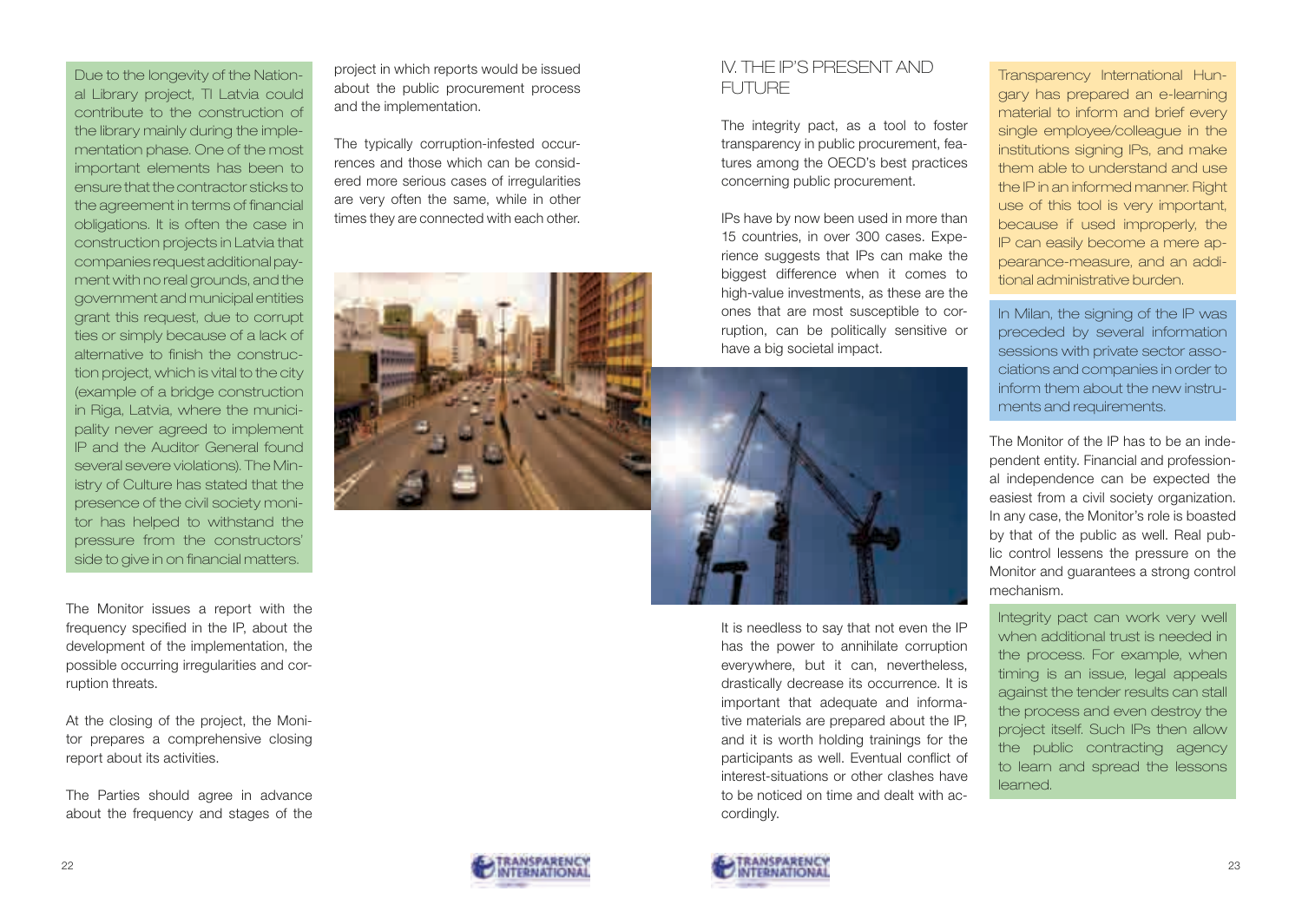One of the important questions is: can IP reduce corruption? The answer is yes, if the public procurement rules provide a good framework without significant loopholes, if the general management running the tenders is adequate and if there is a genuine will on behalf of the top leadership, including the political forces, to ensure fairness and integrity. If there are suspected strong illegal networks in a particular area of business, preexisting complex and nontransparent project approval procedures, strong political influence elements and so on, IP elements can still be used, but they will not suffice to ensure a fair and transparent deal. Access to information by an independent monitor is definitely one of the tools that can be used.

However, an important question still remains: how can integrity pacts be converted into social contracts? How can their content be defined in a way that the broader strata of society also becomes able to control the spending of public funds? How could the members of IP find their ways to engage the public?

It is, of course, impossible to use the IP in all public procurements, but an increase in its popularity can bring about a real change towards fair competition, through the influence that it has on public opinion.

The European Union can take a big step in this direction, if it decides to set the

use of IP as a soft criterion in allocating funds, as the use of IP is in itself a sign of commitment to transparency and fair play in the public sector as well as the private one.

The IP is not a goal in itself, rather only the beginning of the road. The more choose it, the bigger the change that can be achieved in everybody's life.